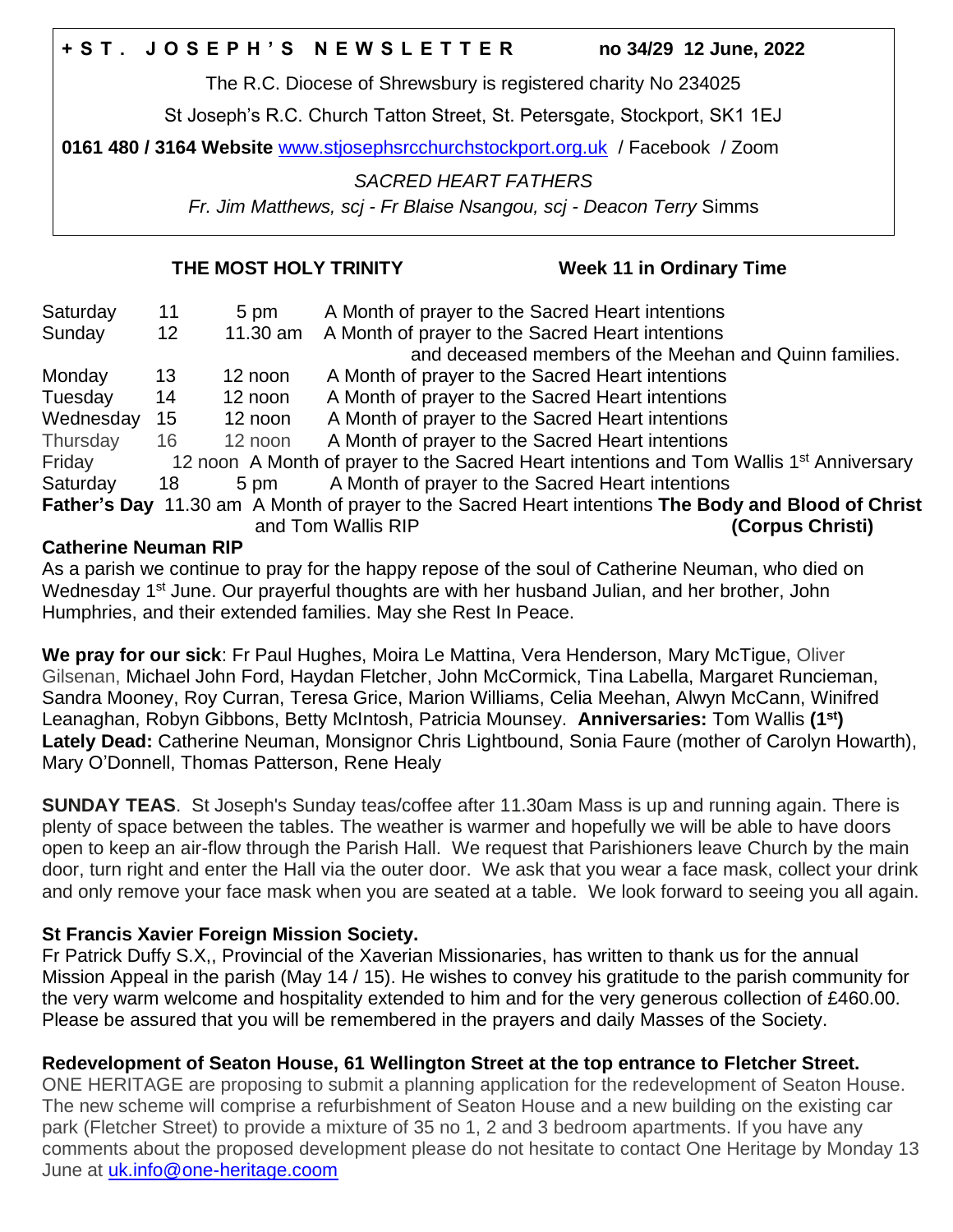# **Proverbs 8:22-31** *Before the earth came into being, Wisdom was born*

The Wisdom of God cries aloud: The Lord created me when his purpose first unfolded, before the oldest of his works. From everlasting I was firmly set, from the beginning, before earth came into being. The deep was not, when I was born, there were no springs to gush with water. Before the mountains were settled, before the hills, I came to birth; before he made the earth, the countryside, or the first grains of the world's dust. When he fixed the heavens firm, I was there, when he drew a ring on the surface of the deep, when he thickened the clouds above, when he fixed fast the springs of the deep, when he assigned the sea its boundaries – and the waters will not invade the shore – when he laid down the foundations of the earth, I was by his side, a master craftsman, delighting him day after day, ever at play in his presence, at play everywhere in his world, delighting to be with the sons of men.

**Responsorial Psalm 8:4-9** *R/ How great is your name, O Lord our God, through all the earth!*

#### **Romans 5:1-5** · *The love of God has been poured into our hearts*

Through our Lord Jesus Christ, by faith we are judged righteous and at peace with God, since it is by faith and through Jesus that we have entered this state of grace in which we can boast about looking forward to God's glory. But that is not all we can boast about; we can boast about our sufferings. These sufferings bring patience, as we know, and patience brings perseverance, and perseverance brings hope, and this hope is not deceptive, because the love of God has been poured into our hearts by the Holy Spirit which has been given us.

**Alleluia, alleluia!** Glory be to the Father, and to the Son, and to the Holy Spirit; the God who is, who was, and who is to come. Alleluia! Rv1:8

**John 16:12-15** *The Spirit of truth will lead you to the complete truth*

Jesus said to his disciples: 'I still have many things to say to you but they would be too much for you now. But when the Spirit of truth comes he will lead you to the complete truth, since he will not be speaking as from himself but will say only what he has learnt; and he will tell you of the things to come. He will glorify me, since all he tells you will be taken from what is mine. Everything the Father has is mine; that is why I said: *All he tells you will be taken from what is mine.*'

# **SACRED HEART NOVENA PRAYER** (Thursday 16 – Friday 24 June 2022)

Jesus you have said, Ask and you shall receive, seek and you shall find, knock and the door shall be opened to you.

> Relying on these promises, I come with confidence to ask you for the favours I need.

From whom shall I ask, O Jesus, if not from you whose heart is an unfailing source of grace and mercy.

Most loving heart of Jesus, **I believe in your power, I believe in your wisdom, I believe in your personal love for me.**

Therefore, O Sacred Heart of Jesus, I place all my trust in you. Amen